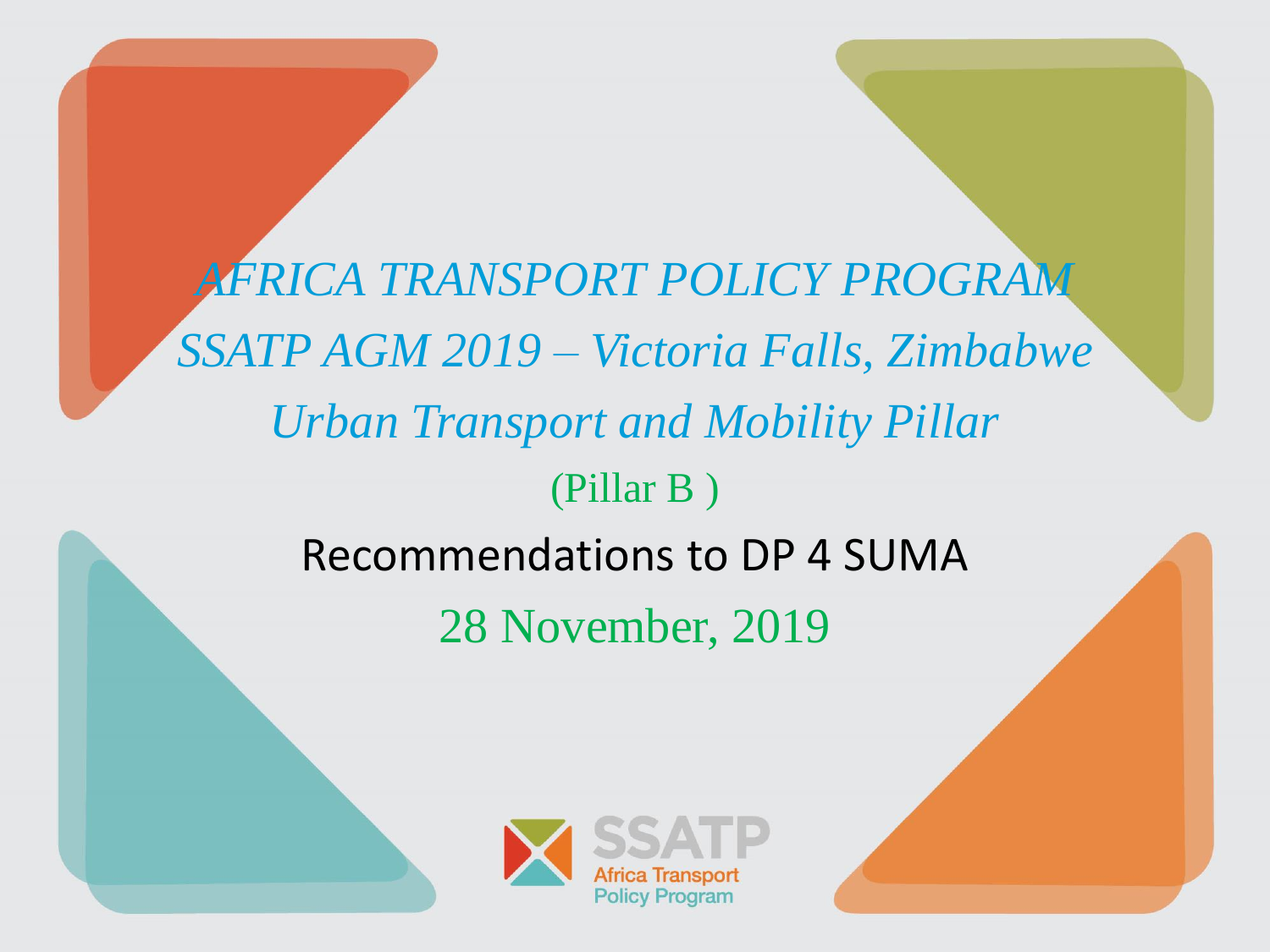**General to DP4**

❑**Finance is a key element for the future of Africa** 

- ❑**Future of Road Fund is a key element for financing maintenance. Good practice from other countries and guidance will help to raise more funding and to spend efficiently**
- ❑**Accompanied research on tools for priority setting and costefficiency would be helpful**
- ❑**Research on widening the scope of the fund looking into areas like payment for climate resilience and/or sustainable urban mobility**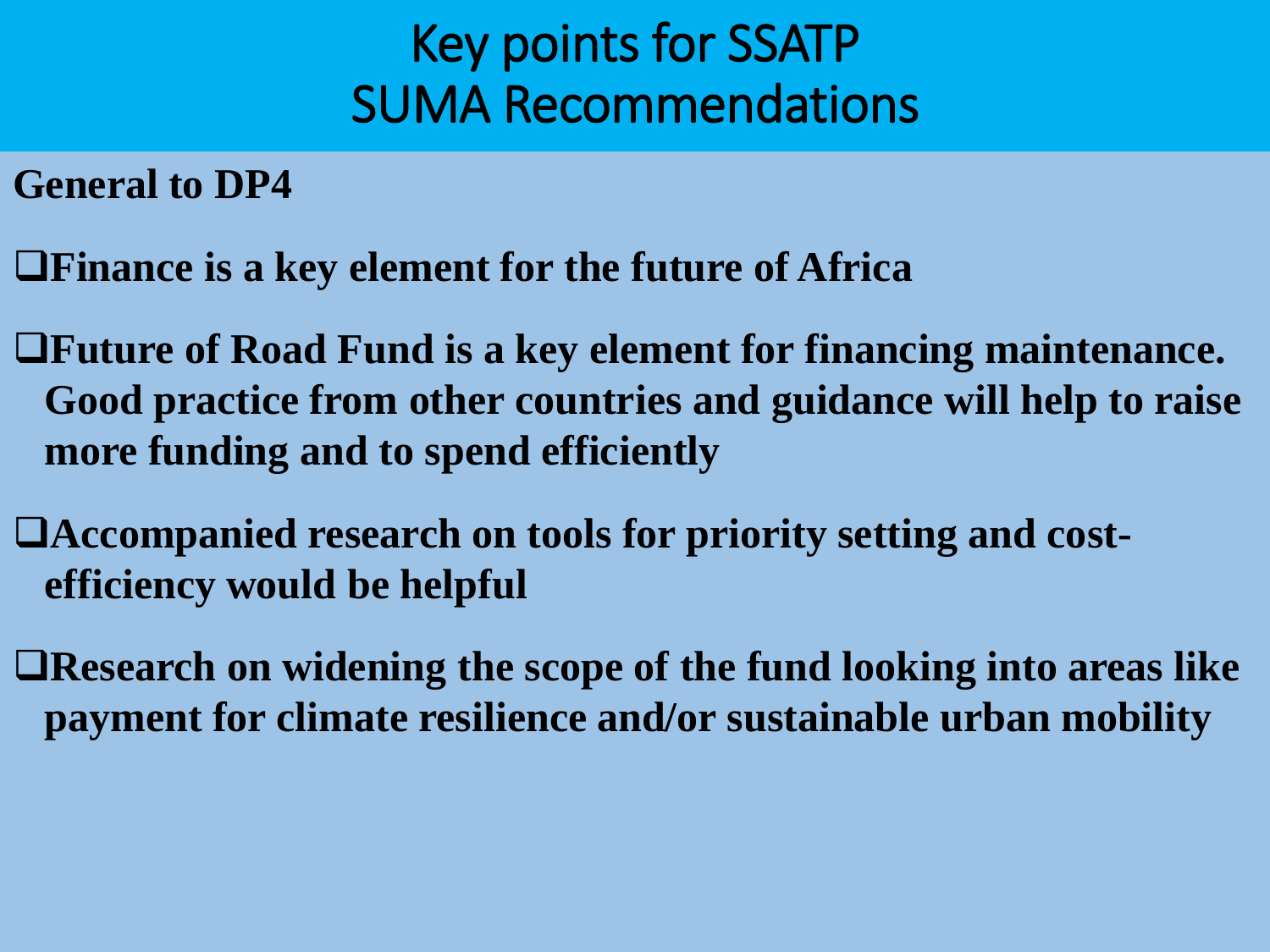### **SUMA**

**Overall objective** *to enhance the development of sustainable urban transport policies for safe, equitable and livable cities* **widely accepted**

**Suggestion to include** *security* **as an important element of the overall objective**

- **EASI very helpful concept, but need some more attention to issues of climate change and digitalization**
- **Good governance is a key concept**
- **Follow-up system of the national studies would be welcome**
- **Supporting Action towards Sustainable Urban Mobility Plans should be part of the future studies**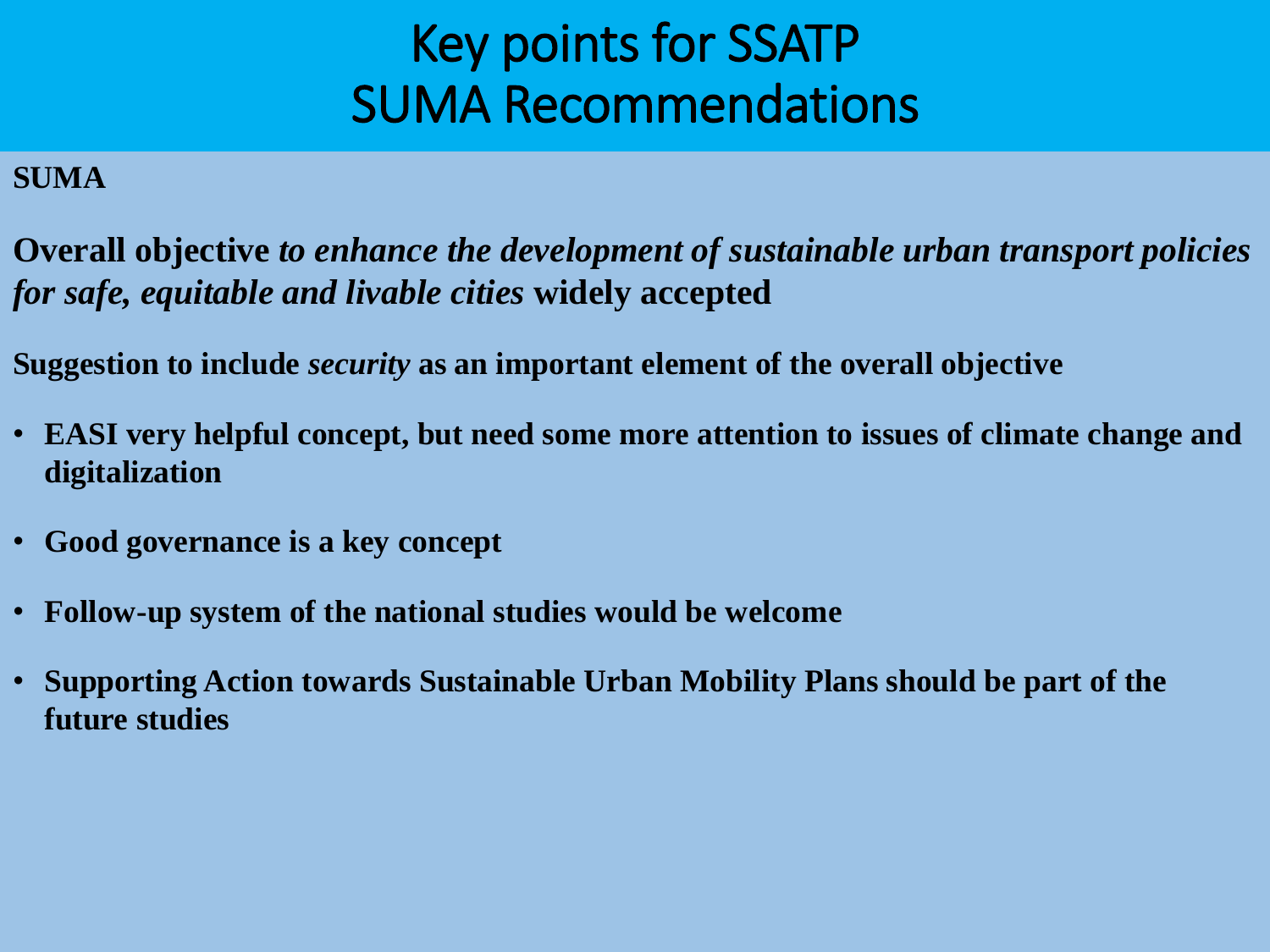- **Subobjective 1 Enhancement of EASI**
- **EASI very helpful concept, but need some more attention to issues of climate change and digitalization**
- **More attention to finance in next phase of DP4**
- **Good governance is a key concept**
- **Follow-up system of the national studies would be welcome**
- **Supporting Action towards Sustainable Urban Mobility Plans should be part of the future studies**
- **Challenges of financing larger scale public transport services**
- **More attention to specific solutions enhancings walking and cycling (design, financing)**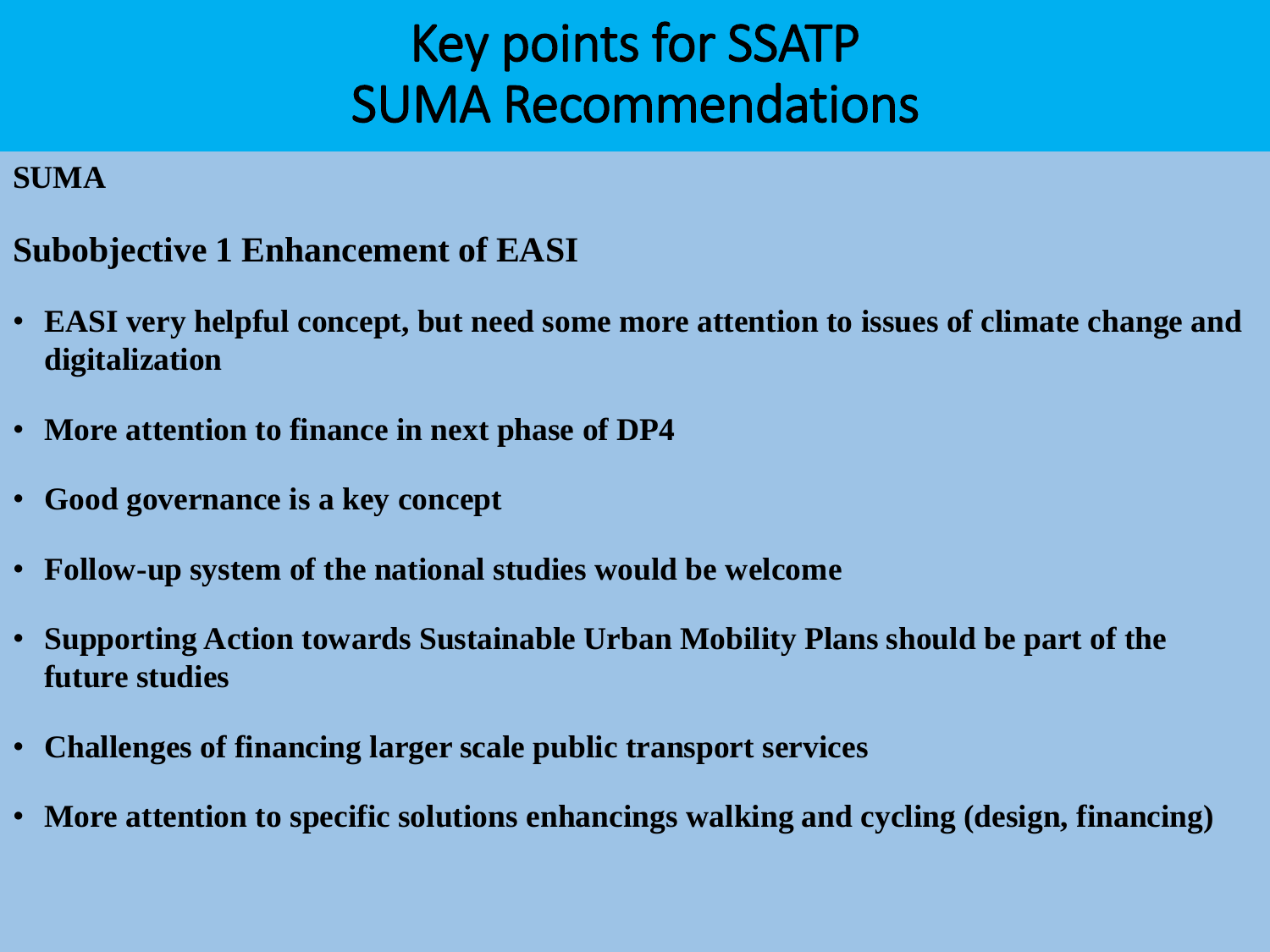### **SUMA**

**Subobjective 2 support countries to adopt national and local urban mobility policies based on low carbon best practices**

- **Follow-up system of the national studies would be welcome**
- **Funding and ownership for implementing action – creating co-funding for in country follow-up**
- **Need to receive support by SSATP or other donors to implement study policy recommendations**
- **Interest in follow-up reporting of country action into annual program**
- **Supporting Action towards Sustainable Urban Mobility Plans should be part of the future studies**
- **Secondary cities should be more in the focus of future activities**
- **More attention to question of funding for sustainable urban mobility**

• **Supporting Action towards Sustainable Urban Mobility Plans should be part of the**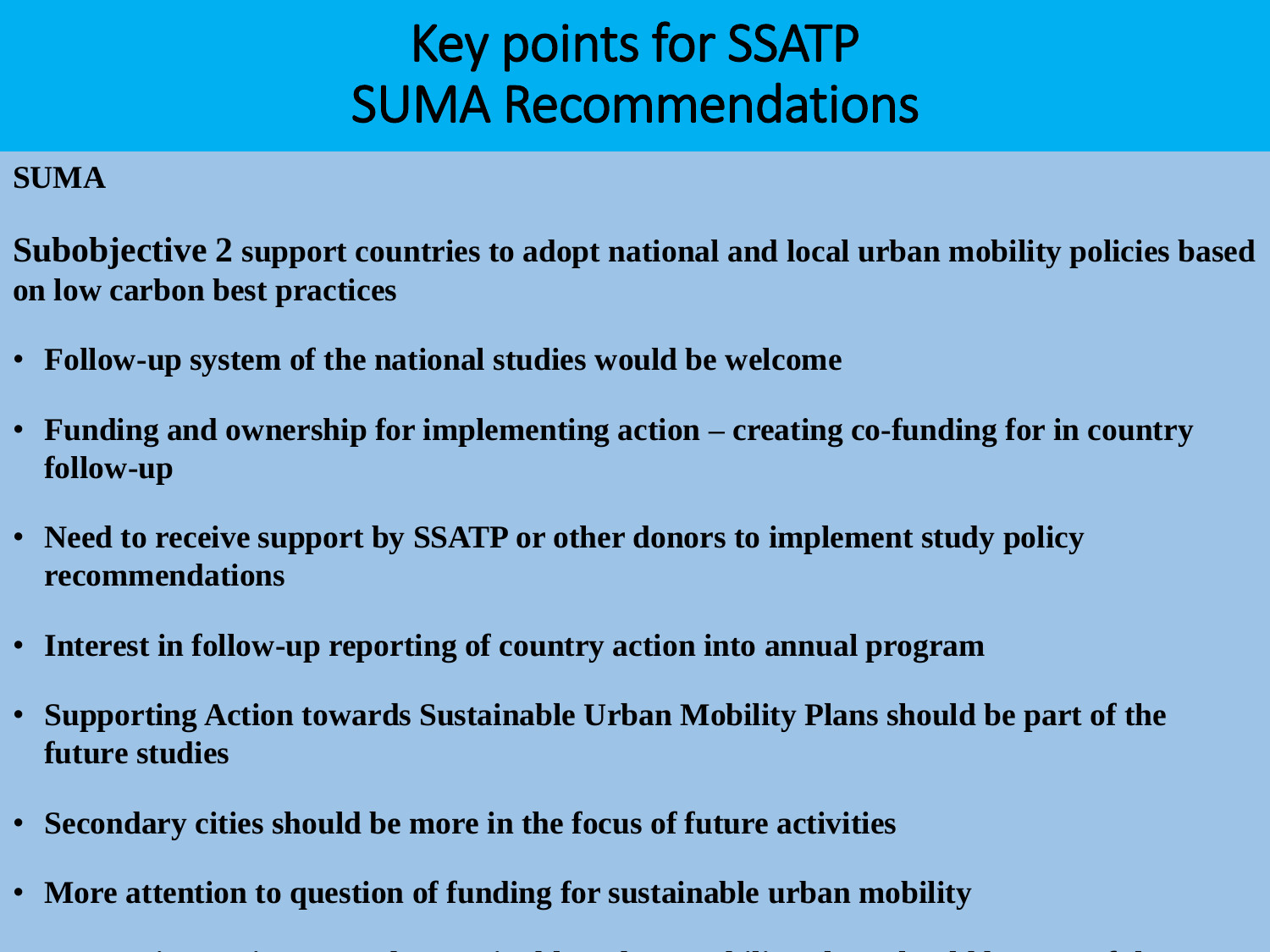- **Subobjective 3 institutional strengthening**
- **Good governance is a key concept**
- **Capacity development on good governance should be part of the future program**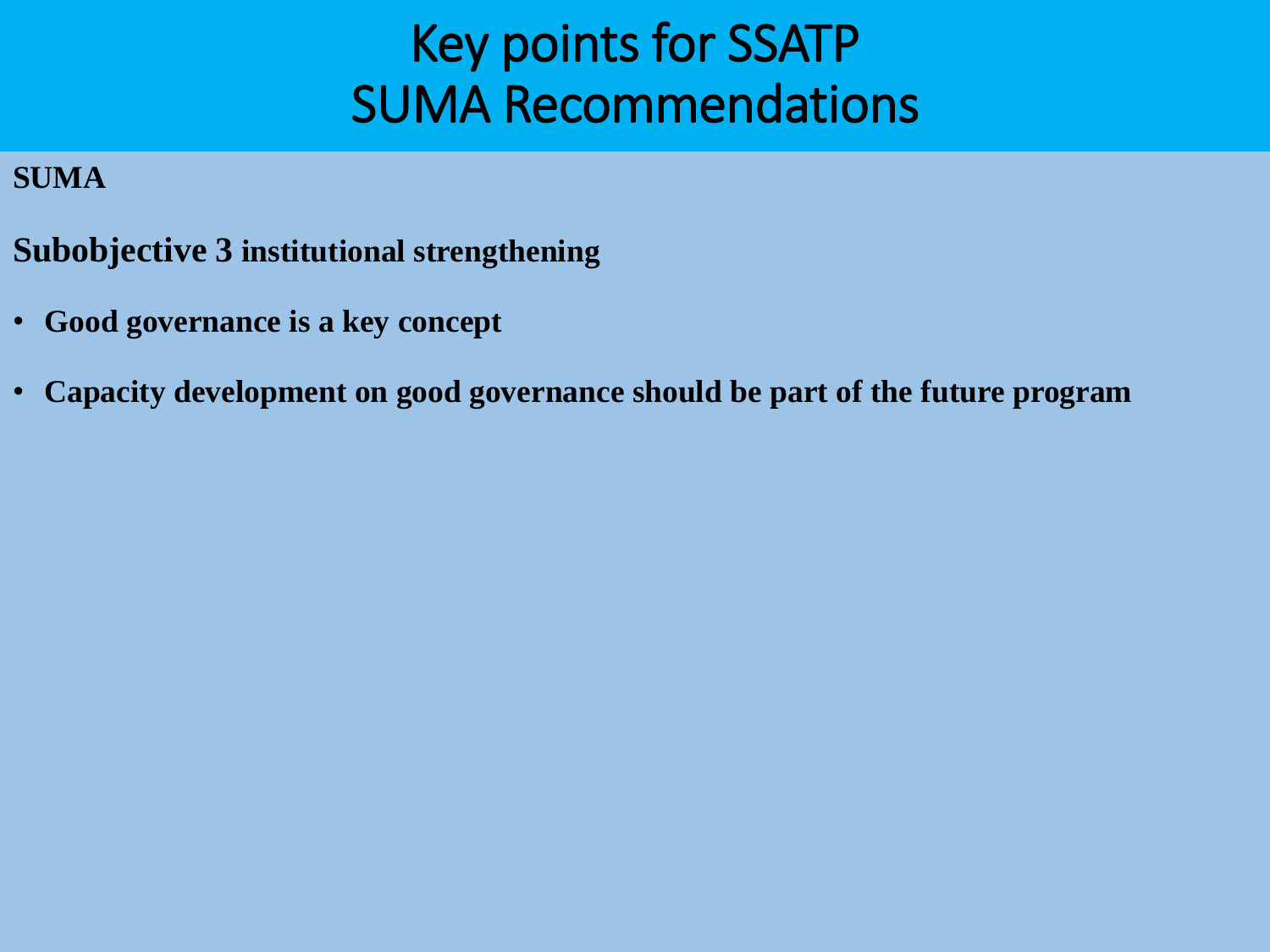- **Subobjective 4 harmonization and standardization of data collection**
- **Particular attention to paratransit data and enabling improved informal services**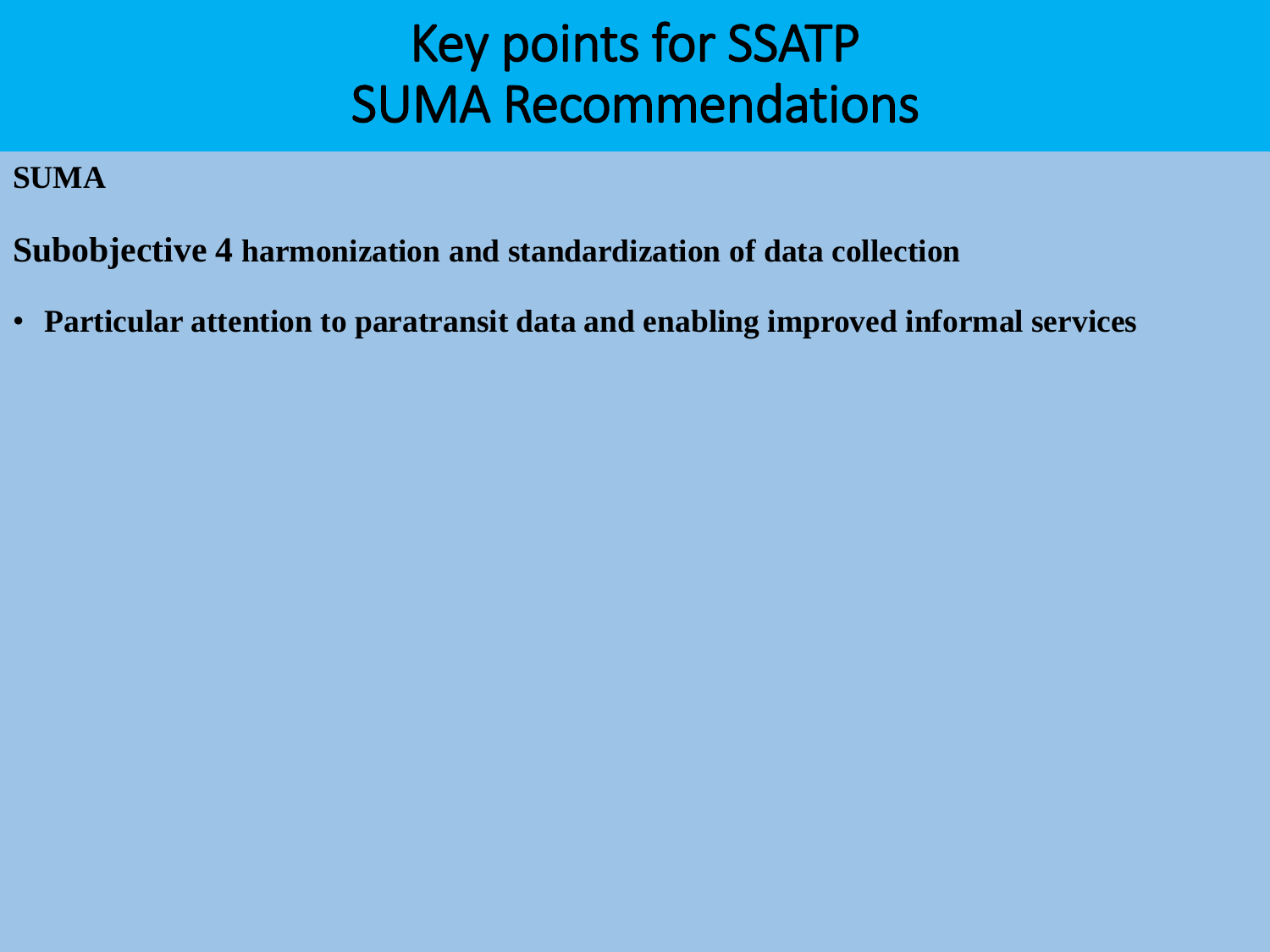- **Cross-cutting issues**
- **Involving research and university to gather information and data to learn from African examples**
- **Develop national curricula on sustainable urban mobility**
- **Continuation of actions in times of leadership**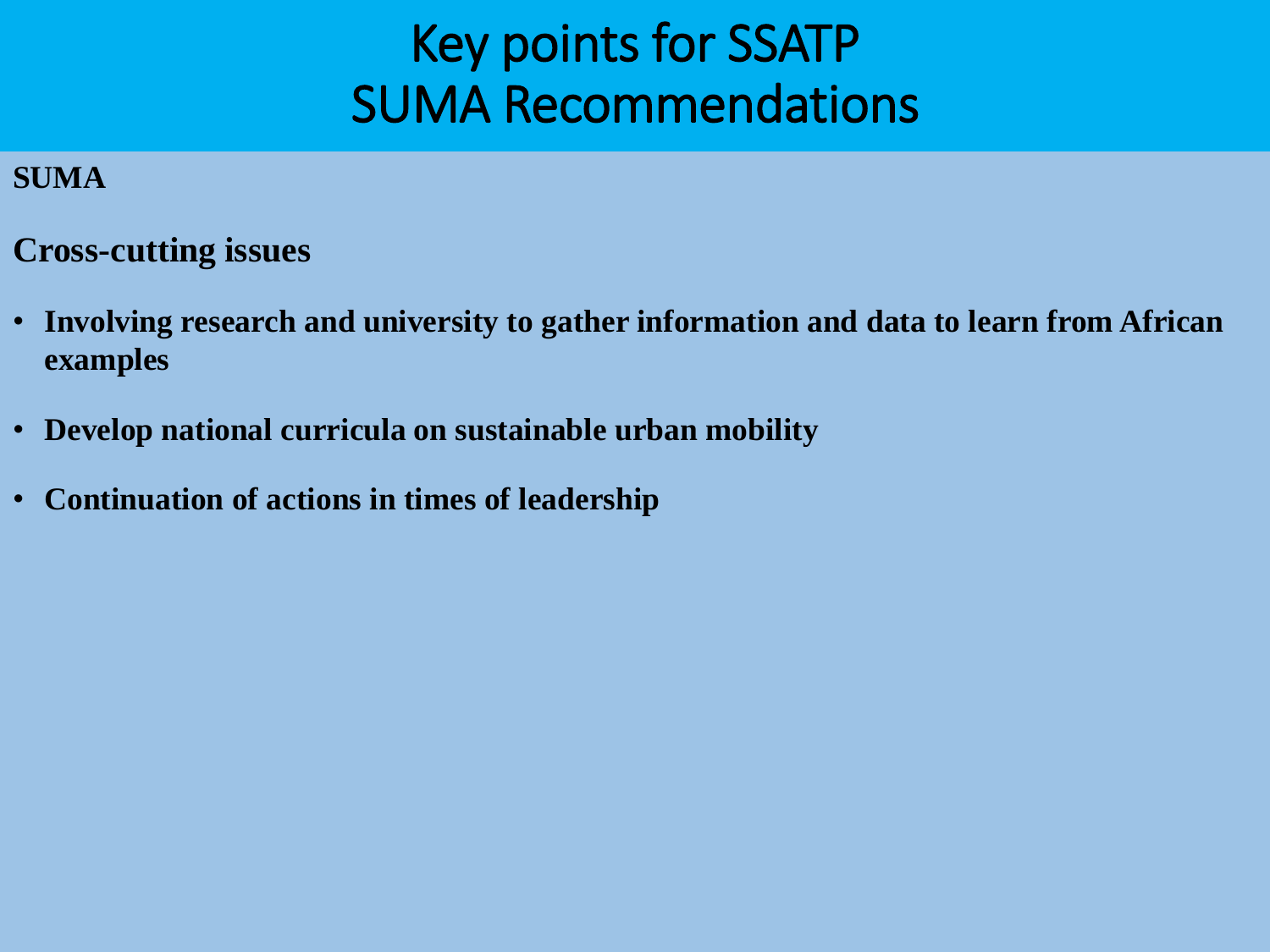**Further topic of interest**

- **Climate resilience in cities**
- **Role of motorbikes**
- **Development of peri-urban areas**